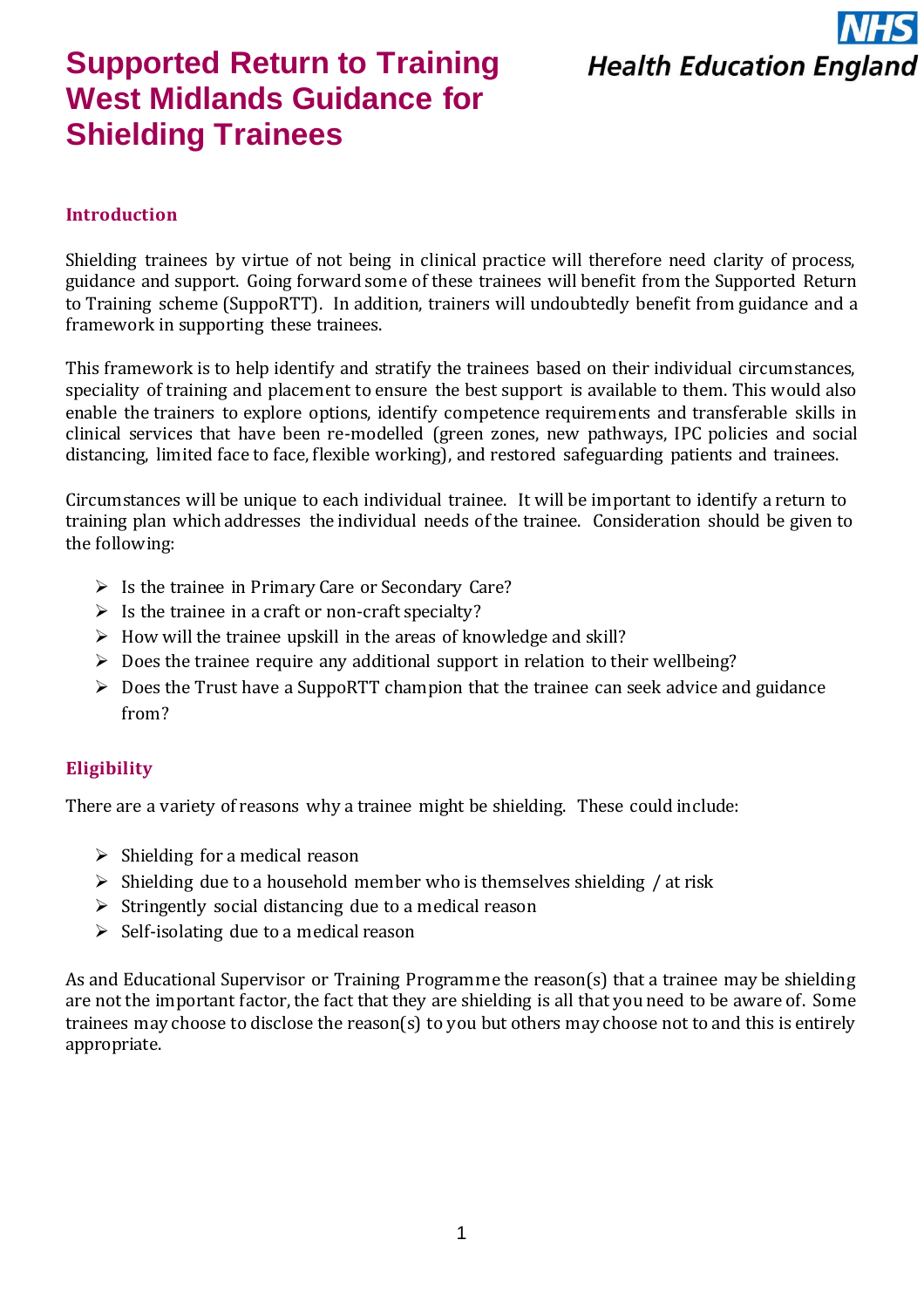### **Categorising Level of SuppoRTT Required**

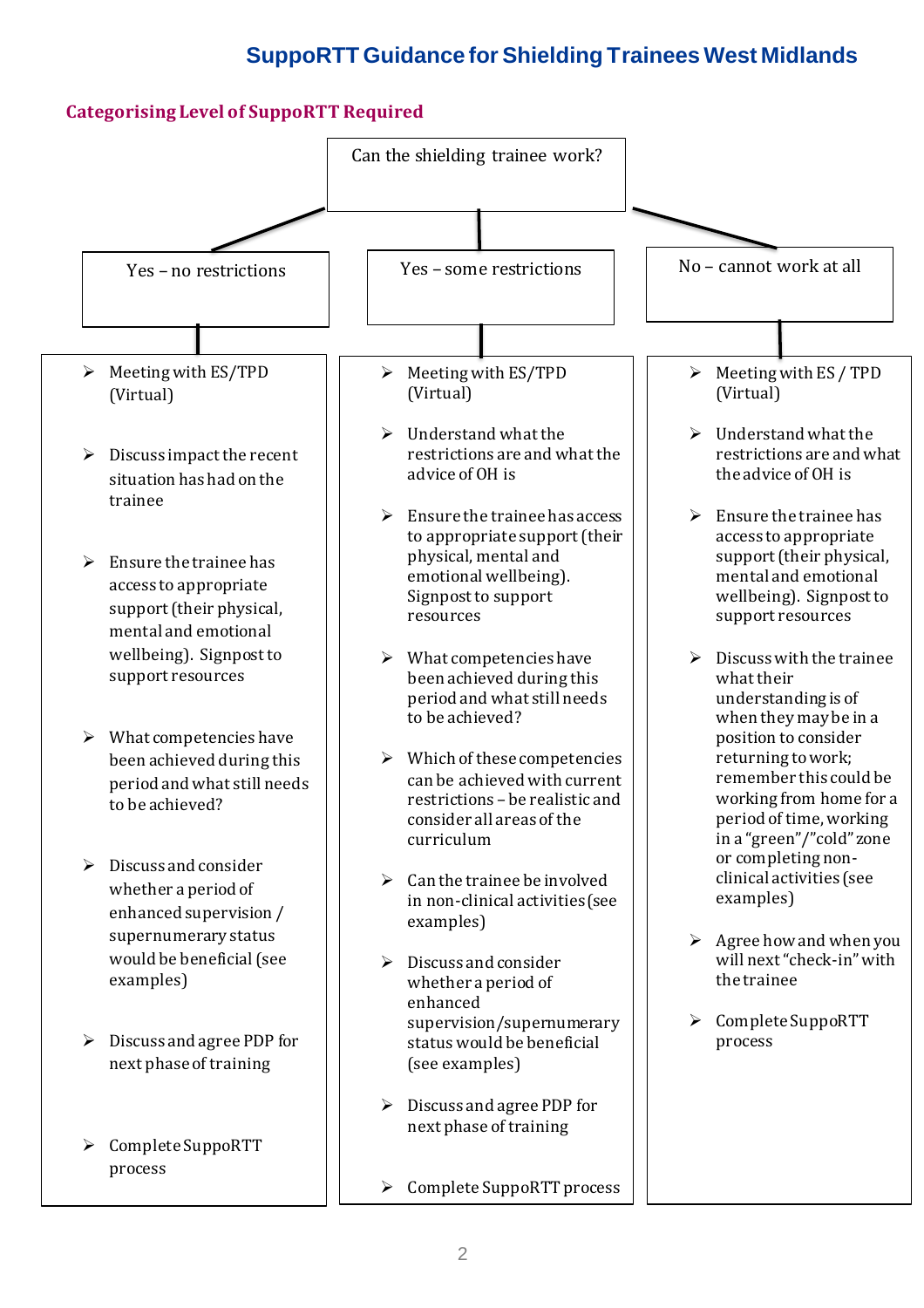### **Things to Consider When Panning the Return**

The trainee and Educational Supervisor should think about all areas of training when discussing and planning a return to training or a return to full duties.

#### **Enhanced Supervision**

It may be appropriate for trainees to participate in a period of enhanced supervision upon their return. This period should allow the trainee to regain confidence, clinical knowledge and skills in a supported environment. This time should not be used to provide service provision alone and should be tailored to individual training needs particularly in relation to duration and exposure to different clinical environments. If it is agreed that a period of supernumerary status is appropriate and the Trust which to request additional funds to support this, the ES / TPD / College Tutor must prospectively email the SuppoRTT team with the request [\(supportt.wm@hee.nhs.uk\)](mailto:supportt.wm@hee.nhs.uk)

Where it is agreed that a period of enhanced supervision is not required, it may be enough for a pairing or buddy system to be in place for the trainee for a few days on their return.

### **Examples of Enhanced Supervision Arrangements**

- ➢ Inpatient/Ward work
- ➢ Outpatients/Clinic work
- ➢ Acute services Emergency medicine/Assessment Units/Delivery suite as applicable to trainee
- ➢ Optimisation of skills/procedures theatre, procedure lists, simulation, courses as appropriate
- $\triangleright$  Out of hours work representative of specialty commitments with a clearly identified colleague and not as "on-call doctor"
- $\triangleright$  Experience relevant to ongoing work commitments. For example, if a GP trainee was returning to a Paediatric rotation it may be relevant for this time to be utilised in acute paediatrics
- $\triangleright$  A period of shadowing, for example with on-calls

### **Non-Clinical Activities**

If a trainee has restrictions placed upon their practice due to the current situation, it may be appropriate to discuss with them whether they are able to complete non-clinical activities. Examples may be:

- ➢ Involvement in preparing for MDTs / follow up clinics / follow up patients
- ➢ Leading on updating guidelines / policies / process for the department or Trust
- ➢ Participating in leadership or management opportunities within the department or Trust
- ➢ Involvement in planning and delivering virtual teaching sessions to medical students and/or other healthcare professionals
- ➢ Are there any Quality Improvement Projects that the trainee can lead on or supervise?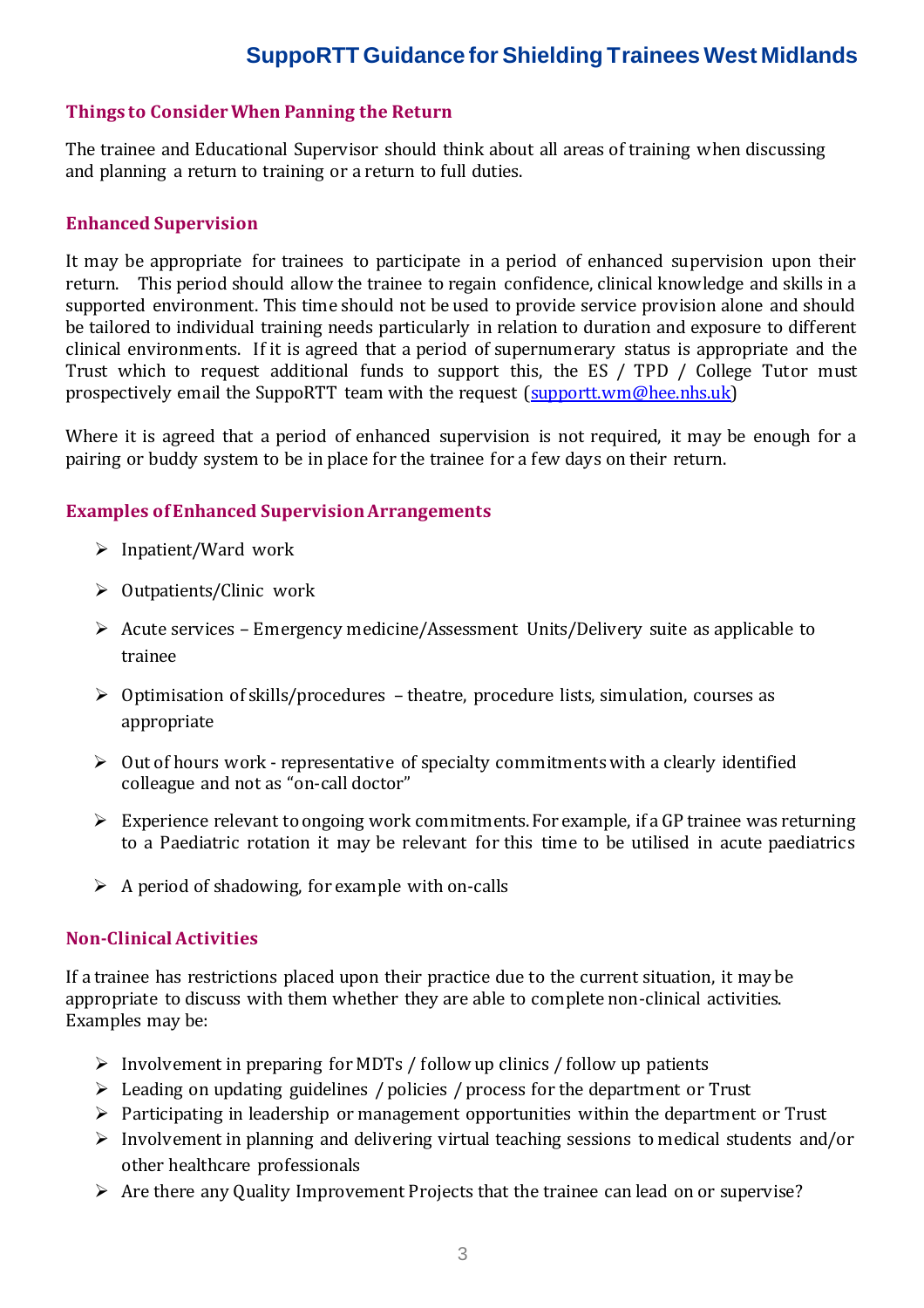If it is agreed that a trainee can complete non-clinical activities it will be important to review the curriculum and map the activity to relevant competencies

### **Knowledge**

When a trainee has had a period of not working or working with restrictions, it will be important to discuss any concerns the trainee may have in terms of knowledge gaps and to agree how these gaps could be addressed: As part of planning the return, you may wish to consider:

- $\triangleright$  Are there any specific specialty courses / webinars that would be appropriate, review the College website, the e-learning for health platform and also the HEE digital resource [https://www.hee.nhs.uk/our-work/doctors-training/supporting-doctors-returning](https://www.hee.nhs.uk/our-work/doctors-training/supporting-doctors-returning-training-after-time-out/supportt-digital-online-resources)[training-after-time-out/supportt-digital-online-resources](https://www.hee.nhs.uk/our-work/doctors-training/supporting-doctors-returning-training-after-time-out/supportt-digital-online-resources)
- $\triangleright$  Have there been any important changes in policies or guidelines (either specialty, departmental or Trust)

### **Skills**

Following a period of not working or working with restrictions, it will be important to ensure that the trainee feels skilled enough to return to clinical work and/or work without restrictions. You may wish to consider:

- $\triangleright$  The supervision arrangements for the trainee on their immediate return to ensure reassessment of skills if this is something the trainee is concerned about
- $\triangleright$  Are there any remote / virtual clinical opportunities that the trainee could observe or shadow initially?
- $\triangleright$  Would a period of shadowing be beneficial for the trainee?
- $\triangleright$  Are there are local simulation opportunities that the trainee could participate in?

### **Wellbeing**

It will be important to ensure that the trainee has access to appropriate support resources now and at each stage of their return. Discuss and consider:

- $\triangleright$  Is OH input required?
- $\triangleright$  Would the trainee benefit from discussing their situation with their own GP?
- $\triangleright$  Is there any other local support (mentor / peer buddy for example) that may be beneficial to the trainee?
- $\triangleright$  Is additional support required over and above what can be offered at a local level? If so, consider whether as the ES/TPD you need to seek advice and guidance from the Professional Support an Wellbeing team  $(p_{\text{SU}}\text{W})$  measure. It is strongly recommended that if as the ES / TPD you think this is required that you contact the PSW team rather than asking the trainee to do this themselves
- $\triangleright$  Is the trainee aware of the resources available? If not signpost them: [https://www.westmidlandsdeanery.nhs.uk/support/professional-support-and-well](https://www.westmidlandsdeanery.nhs.uk/support/professional-support-and-well-being)[being](https://www.westmidlandsdeanery.nhs.uk/support/professional-support-and-well-being)